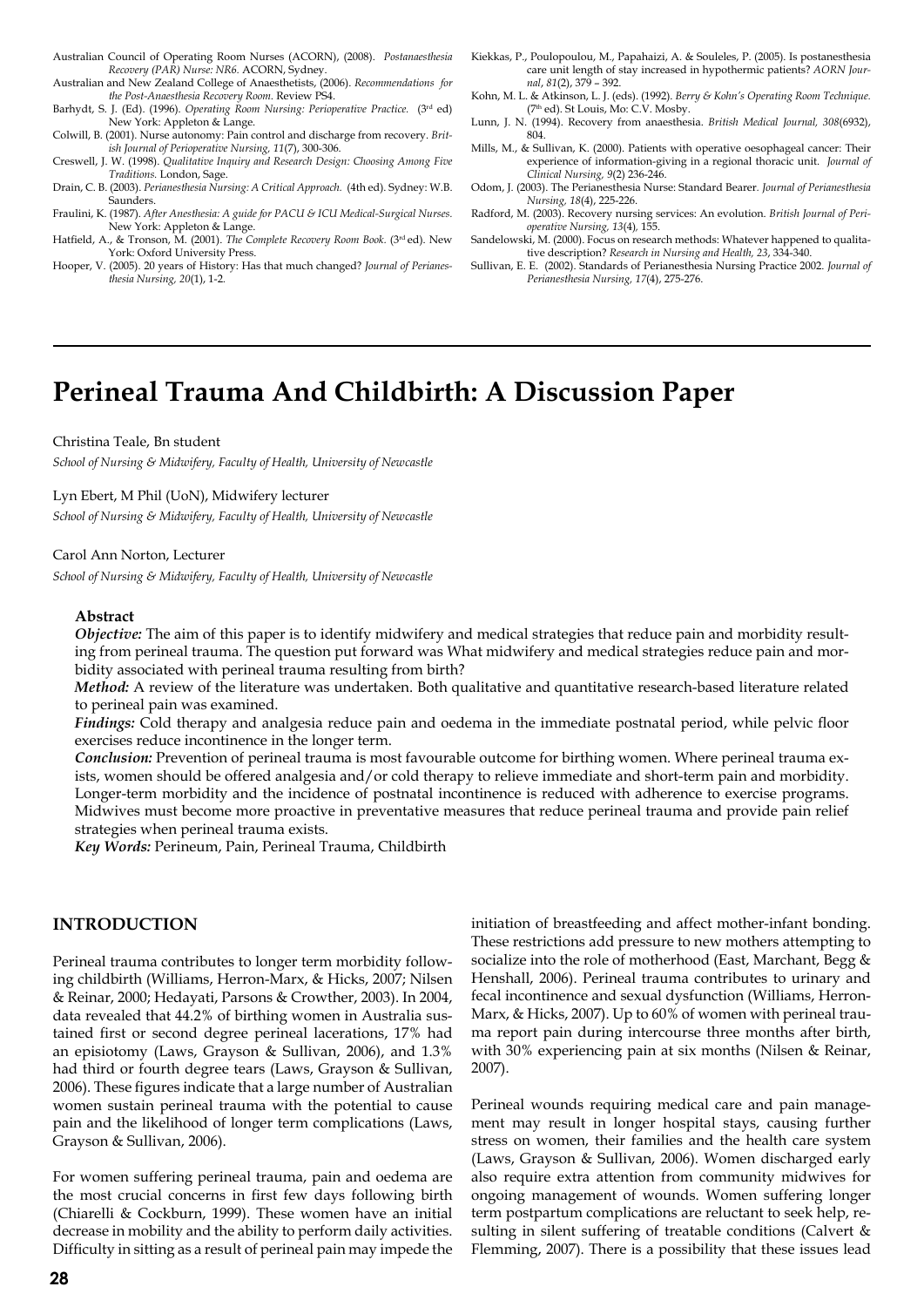to significant psychological problems (Dahlen, Ryan, Homer & Cooke. 2006).

Prevention of perineal trauma is the best option for birthing women. Pain and morbidity associated with perineal trauma have been reduced in the immediate postpartum period as a result of improved techniques in perineal repair and suture materials. Research around strategies aimed at improving perineal well being in the longer term is scarce (Calvert & Flemming, 2000). A discussion of published research focusing on perineal trauma follows.

# **SEARCH STRATEGY**

Databases were searched, initially using the terms "episiotomy" and "perineal trauma". Wild cards and truncation were then used to refine the search (Hek, Langton & Blunden, 2000). Various online nursing and medical journals were searched (Schneider, Elliot, LoBiondo-Wood, Haber, 2003), and finally the reference lists of articles accessed were examined for additional sources of published research (Davies & Logan, 2003).

Initially, only studies published since 1998 were to be included. However, an initial search revealed a paucity of material. A decision was then made to include relevant studies published earlier than 1998. Inclusion criteria for studies were constructed allowing for specific groups, such as primiparous women birthing vaginally, mulitparous women with previous perineal trauma (including episiotomy) and women experiencing urinary incontinence. To reduce confounding variables, exclusion criteria for studies were also set. These included women with co-morbidity, mothers of stillborn children or women with a retained placenta. Studies focusing on surgical management of perineal repair, such as suturing materials and techniques were not included.

# **RESULTS**

The search resulted in a number of recurring topics, which were reviewed according to their relevance and ability to provide an answer to the question What midwifery and medical strategies reduce pain and morbidity associated with perineal trauma resulting from birth? The findings from individual studies and systematic reviews have been grouped according to the focus of the intervention or study. Research around perineal trauma focused generally on preventative measures, medication to alleviate perineal pain, alternative and complimentary therapies to reduce perineal discomfit, and pelvic floor exercises. A discussion of these areas of research follows.

## **Preventative Measures**

The single most effective means of reducing pain and morbidity associated with perineal trauma is to prevent trauma in the first place. A systematic review by Beckmann & Garret (2006) concluded that antenatal perineal massage from 35 weeks gestation helps reduce perineal trauma during birth and pain afterwards. The review included three large studies and reported an overall reduction in trauma requiring suturing (mostly episiotomies) by 9%. The impact of antenatal perineal massage was clear for primiparous women, but was less clear for multiparous women (Beckmann & Garrett, 2006).

Two single studies examining intrapartum perineal massage reavealled no benefit for women in terms of perineal trauma or postpartum pain (Stamp, Kruzins & Crowther, 2001; Albers, Sedler, Bedrick, Teaf & Peralta, 2005). Positioning of the woman during labour and birth has been examined with mixed results. Lithotomy and squatting positions in labour are associated with increased incidences of anal sphincter tears (Gottvall, Allebeck & Ekeus, 2007). On the other hand left sided positioning in labour decreases the rate of perineal tears (Nicholl & Cattell, 2006).

In Australia a significant improvement in perineal tear statistics was achieved for women requiring interventions during labour and/or birthing with the implementation of a clinical practice improvement strategy (Nicholl & Cattell, 2006). The Plan, Do, Study, Act (PDSA) process improved the rate of perineal tears at Royal North Shore Hospital, Australia. Clinicians were advised to cease directed pushing during the second stage of labour. Women were encouraged to birth on their left side rather than in the lithotomy position and vacuum extraction was employed rather than forceps for assisted birthing (Nicholl & Cattell, 2006).

## **Medication to Alleviate Perineal Pain**

For women who have sustained perineal trauma during childbirth the best strategies to minimize pain and suffering must be offered. A systematic review of rectal analgesia following birth concluded that rectal analgesia provides pain relief for up to 24 hours with reduced need for further pain medication (Hedayti, Parsons & Crowther, 2003). A later systematic review by Hedayti, Parsons & Crowther (2005) examined topically applied anaesthetics and found compelling evidence to support the use of topically applied medications. Outcomes were measured up to four days after birth.

Three single studies have examined medication effectiveness using self-reported numerical pain scores at timed intervals, and the women's need for additional analgesia (Corkhill, Lavender & Walkinshaw, 2001; Peter, Janssen, Grange & Douglas, 2001; Searles & Pring, 1998). Participants in all three studies had recently given birth. They were randomly allocated into either a placebo or treatment group. There were no substantial differences in the demographics of the sample group. Searles & Pring (1998) tested rectal diclofenac against a placebo. Rectal diclofenac provided good pain management for two days postpartum and reduced the need for additional analgesia (Seales & Pring, 1998).

Peter, Janssen, Grange & Douglas (2001) used randomised groups who were given oral ibuprofen or acetaminophen with codeine. No variation in efficacy was detected, however ibuprofen's ease of use and cost-effectiveness was noted (Peter, Janssen, Grange & Douglas, 2001).

A double blind randomised control trial comparing 2% lignocaine gel with a placebo concluded a reduction in pain at 24 hours after birth for women allocated to the lignocaine group (Corkhill, Lavender & Wilkinshaw, 2001). Although these findings contradict the systematic review by Hedayti, Parsons & Crowther (2005), the findings were limited to 24 hours after birth, and the authors state there was no difference in the need for oral analgesia between the treatment group and placebo group. Further research into women's acceptance of treatments and compliance with self-medication for perineal pain is required.

All systematic reviews and single studies examined shortterm outcomes. No studies included the impact on initiation and maintenance of breastfeeding or effects on daily activities as measured outcomes.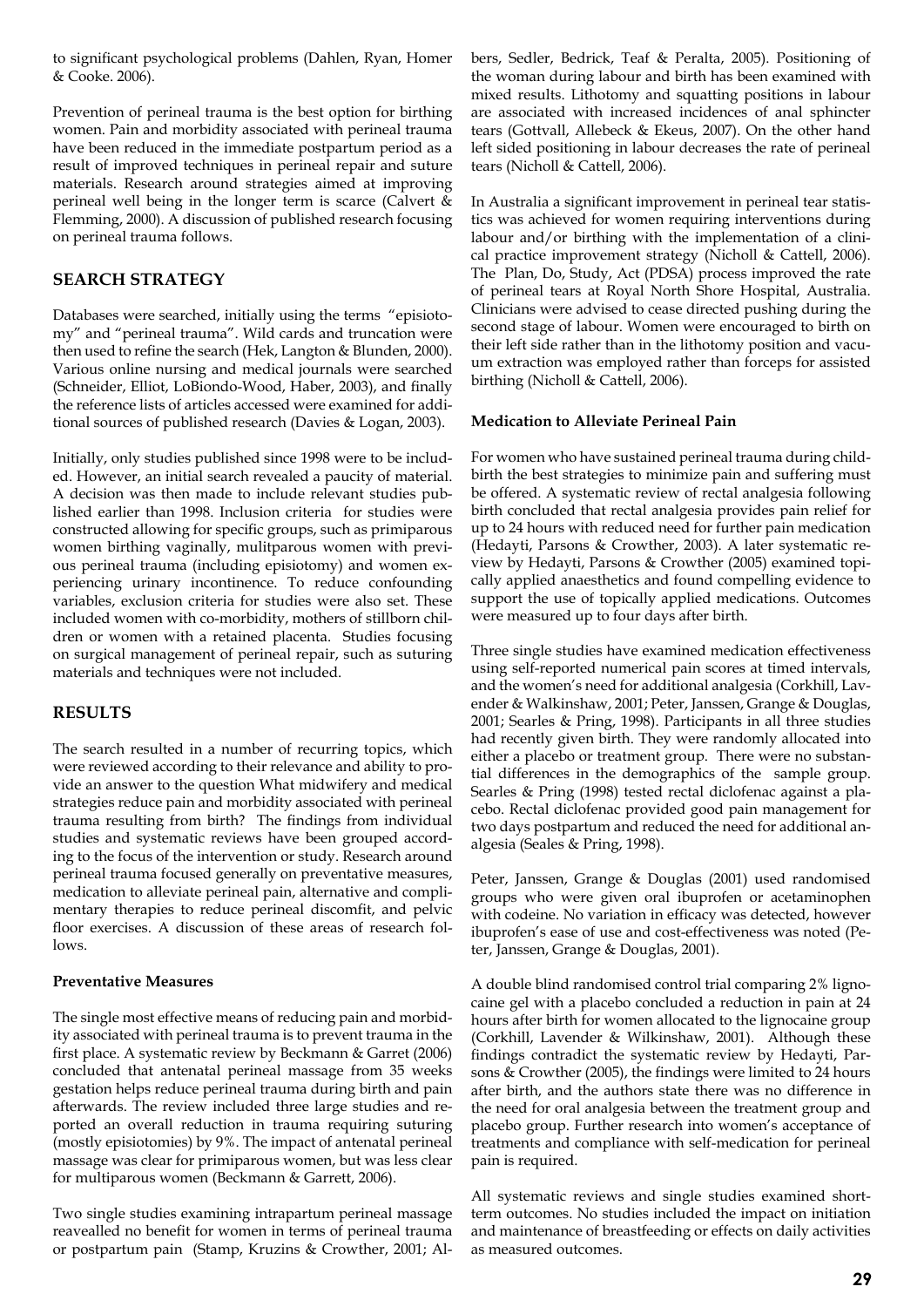## **Alternative Therapies to Reduce Perineal Discomfit**

## **DISCUSSION**

Alternative or complimentary therapies to reduce perineal discomfit have also been researched (Steen, Cooper, Marchant, Griffiths-Jones & Walker, 2000; Hill, 1989; Hur & Han, 2004; Knobloch, 1987). All four studies selected participants at random.

Outcomes from the studies were derived from subjective measurements:

two studies relied on midwives' visual appraisal of the effectiveness of the intervention (Hur & Han, 2004; Hill, 1989);

two studies included patient response as part of the evaluation tool (Knobloch, 1987; Steen, et al. 2000).

When examining the effects of hot and cold therapies, cold sitz baths were found to provide greater relief (Knoblovh, 1987). Alternating cold and warm perineal packs as opposed to warm sitz baths resulted in no significant differences in outcomes for either treatment (Hill, 1989). The inclusion of aromatherapy in sitz baths proved beneficial in reducing discomfit (Hur & Han, 2004). Maternity gel pads were found to provide a high level of relief (Steen, Cooper, Marchant, Griffiths-Jones & Walker, 2000).

The findings from these studies indicate that cold therapies provided some relief from perineal pain, due to numbing of the local area and possibly reduction of oedema. However this was not conclusively tested in any of the studies. Treatments were not tested against 'no treatment' and as such the absolute effectiveness cannot be measured. Sample groups were small, with all the authors discussing the need for larger studies to confirm findings.

## **Pelvic Floor Exercises**

Pregnancy and birth place great stress on the pelvic floor muscles. This group of muscles is vitally important for urinary, faecal and sexual well being (Berzuk, 2007). A literature review by Briggs (2006) concluded that pelvic floor exercise programs promote compliance and are effective in alleviating and preventing urinary incontinence (Briggs, 2006). Two single studies involved random selection of participants into a postnatal intervention or standard care group, and also reported a reduction in incontinence and reduced severity of the incontinence. The intervention groups received guided pelvic floor exercises (Glazener, et al. 2001; Chiarelli, Murphy & Cockburn, 2002). A study by Reilly, et al. (2002) trialed antenatal supervised pelvic floor exercises. The incidence and severity of incontinence was reduced.

However Mason, Glenn, Walton & Hughes (2000) suggests that clinical trials of pelvic floor exercises are unreliable. Women trained and supported by professionals have higher compliance rates, which may artificially improve results (Mason, Glenn, Walton & Hughes, 2001; Chiarelli & Cockburn, 2002). Information retrieved through questionnaires indicates women feel they are given insufficient instructions and rarely comply with pelvic floor exercise programs without ongoing support or encouragement (Mason, Glenn, Walton & Hughes, 2000). Self-reporting may result in biased results. For example, women may feel uncomfortable reporting incontinence and women experiencing a negative birth experience may give prejudicial information (Chiarelli & Cockburn, 2002; Glazener, et al. 2001; Reilly, et al. 2002; Mason, Glenn, Walton & Hughes, 2000; Chiarelli, Murphy & Cockburn, 2003).

This paper reviewed current literature in an attempt to answer the question What midwifery and medical strategies reduce pain and morbidity associated with perineal trauma resulting from birth?

In order to reduce perineal pain and morbidity associated with childbirth, health professionals need to educate and be educated. Women need to be educated about the changes to and recovery of their perineum during childbirth (Boyle, 2006). Women must be educated in how to assess their own perineum to ensure good healing, and health professionals must be knowledgeable regarding the degree of the trauma and the outcomes for women (Boyle, 2006). Nicholl & Cattell, (2006) suggest that health professionals need to look towards evidence when discussing care options with women.

Effective wound care and pain relief must be provided. The Royal Women's Hospital clinical practice guidelines (2006) recommend management of perineal wounds that should include ice therapy to reduce oedema and laxatives to prevent constipation. Good perineal hygiene after bowel and bladder use reduces the risk of infection (Chiarelli & Cockburn, 1999). The rectal analgesia diclofenac was reported to provide good pain relief postpartum with no adverse side effects (Hedayati, Parsons & Crowther, 2003; Searles & Pring, 1998). Sitz baths provide effective pain relief and contrary to anecdotal evidence, do not increase the risk of infection or wound breakdown (Oladokun, Babarinsa, Adewole, Omigbodun & Ojengbede, 2000). Although cold sitz baths are reported to provide greater pain relief, the study indicates that women prefer warm baths (Boyle, 2006).

Preventative health care as well as long-term perineal well being strategies should be initiated by clinicans. Pelvic floor exercises have been shown to assist in alleviating urinary incontinence associated with perineal trauma (Briggs, 2006). Correct pelvic floor exercises provide greater blood flow and increase oxygen to the perineum (Berzuk, 2007).

# **Implications for Clinical Practice**

Health professionals working with birthing women can reduce the incidence of perineal trauma by:

- Avoiding the practice of directed pushing with contractions during the second stage of labour;
- Encouraging women to birth on their left side rather than the lithotomy position; and
- Performing vacuum extraction rather than using forceps where possible for assisted birthing.
- When perineal trauma exists, women should be offered:
- Cold therapy and/or analgesia for pain relief;
- Laxatives to reduce constipation; and
- Education regarding perineal hygiene and pelvic floor exercises.

## **Implications for Education**

Health professionals working with pregnant and birthing women and new mothers must provide advice using evidenced-based practice. The care provided should be aligned with best practice guidelines to ensure optimal perineal well being during childbirth. Health professionals can be educated about perineal well being through pre-registration programs, Mandatory educational sessions, practical workshops (for